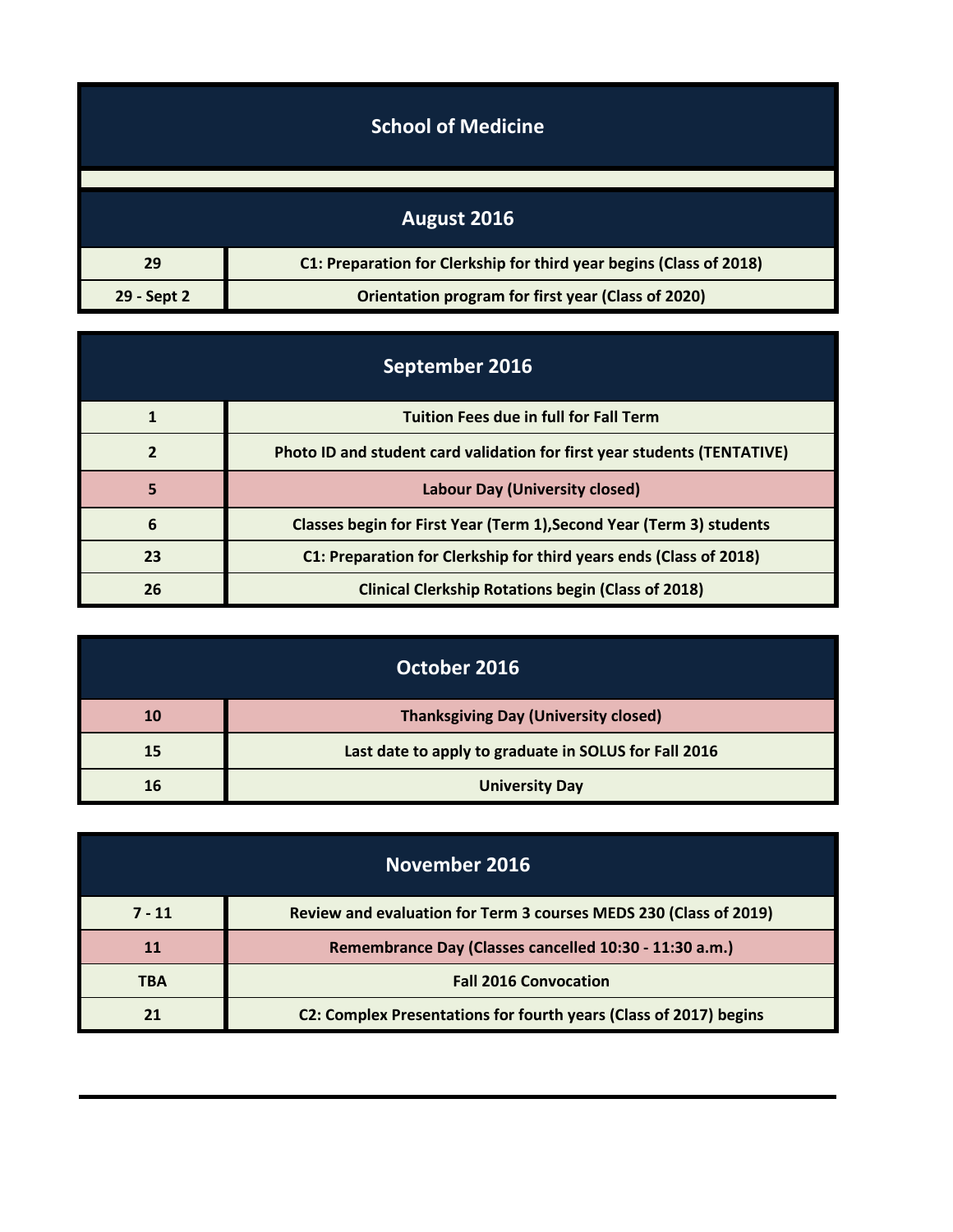| December 2016   |                                                                                                                                                           |
|-----------------|-----------------------------------------------------------------------------------------------------------------------------------------------------------|
| $6\phantom{1}6$ | <b>Commemoration Day (examinations will not be held)</b>                                                                                                  |
| 13              | Classes end for first years (Class of 2020) (Term 1)                                                                                                      |
| 16              | Classes end for second years (Class of 2019) (Term 3)                                                                                                     |
| $14 - 23$       | <b>Study and evaluation for first years</b>                                                                                                               |
| $19 - 23$       | <b>Study and evaluation for second years</b>                                                                                                              |
| 16              | C2: Complex Presentations for fourth years (Class of 2017) ends                                                                                           |
| 18              | Clinical Clerkship ends for third year (evening call ends @10:00 p.m. Saturday,<br>December 17th; overnight call ends @10:00 a.m. Sunday, December 18th)) |
| 23              | Term ends for for first years (Class of 2020) (Term 1) and second years (Class of<br>2019) (Term 3)                                                       |

| January 2017            |                                                                                                       |
|-------------------------|-------------------------------------------------------------------------------------------------------|
| 1                       | <b>New Year's Day (Statutory holiday)</b>                                                             |
| 3                       | Clinical Clerkship resumes for 3rd years (Class of 2018) and 4th years (Class of 2017)                |
| $\overline{\mathbf{3}}$ | Classes resume for 1st years (Class of 2020) and 2nd years (Class of 2019) (Terms 2A<br>and 4A begin) |
| 6                       | Supplemental / Make Up Exams (if required)                                                            |
| 14                      | <b>CaRMS Interview Period for Meds 2017 begins</b>                                                    |
| 29 - Feb. 3             | Review and Evaluation for Term 4A course MEDS 240 (Class of 2019)                                     |

| <b>February 2017</b> |                                                                            |
|----------------------|----------------------------------------------------------------------------|
|                      | First date to apply to graduate in SOLUS for Spring 2017                   |
| 5                    | <b>CaRMS Interview Period for Meds 2017 ends</b>                           |
| 6                    | C3: Part 1 of Readiness for Residency begins for 4th years (Class of 2017) |
| 10                   | C3: Part 1 of Readiness for Residency ends for 4th years (Class of 2017)   |
| 13                   | Clinical Clerkship resumes for 4th years (Class of 2017)                   |
| 20                   | <b>Family Day (classes will not be held)</b>                               |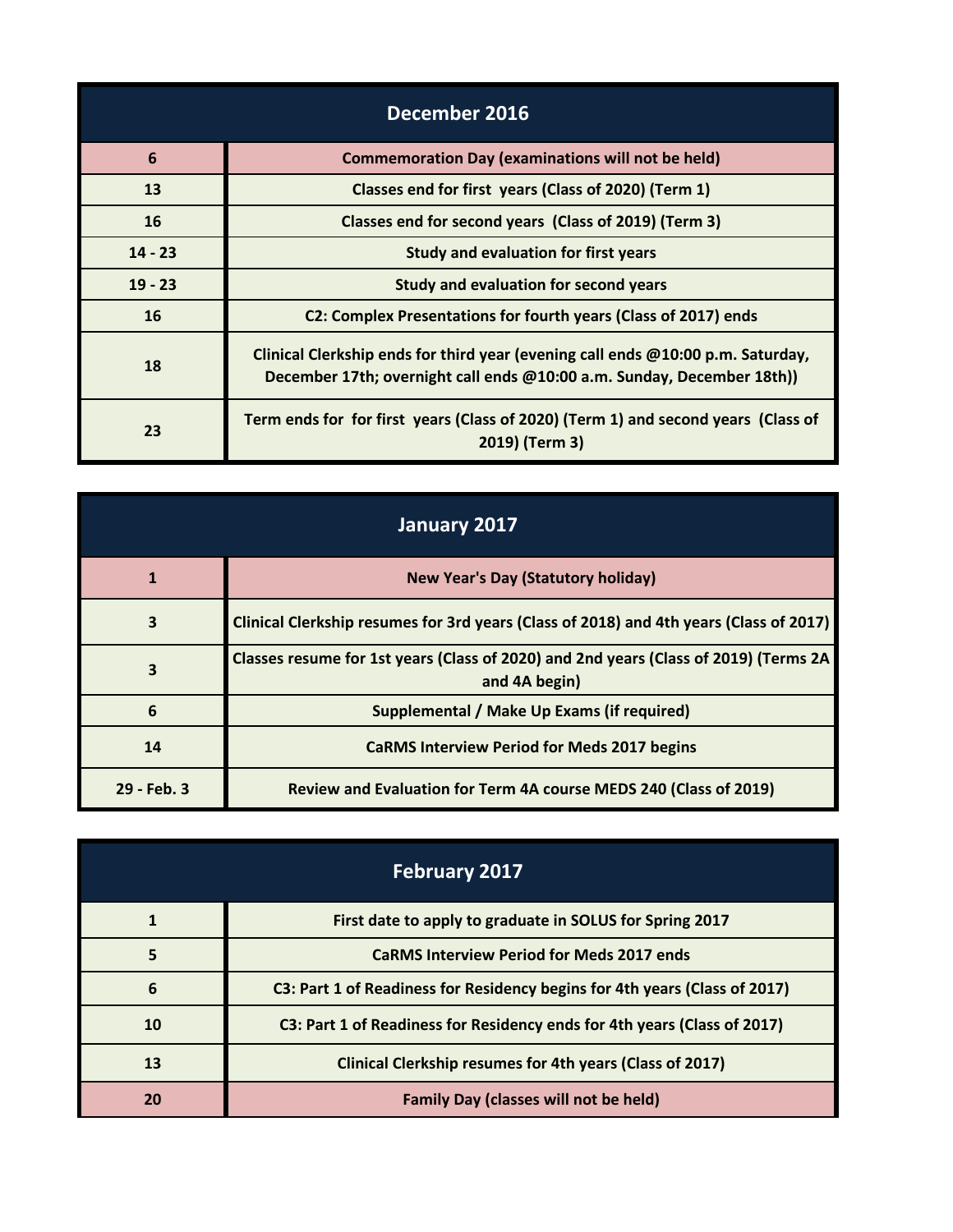| 26 | Classes end for 1st years (Class of 2020) and 2nd years (Class of 2019) (Terms<br>2A and 4A end) |
|----|--------------------------------------------------------------------------------------------------|
|    | Study and evaluation for Terms 2A and 4A begins                                                  |

| <b>March 2017</b>       |                                                                                                      |
|-------------------------|------------------------------------------------------------------------------------------------------|
| $\overline{\mathbf{3}}$ | Study and evaluation for Terms 2A and 4A ends                                                        |
| 6                       | Class resumes for 1st years (Class of 2020) and 2nd years (Class of 2019) (Terms 2B<br>and 4B begin) |
| $13 - 17$               | Spring Break (Pre-clerkship classes will not be held)                                                |
| 26                      | Clinical Clerkship for 4th years (Class of 2017) ends @ 10:00 am (after overnight<br>call/handover)  |
| 27                      | C3: Part 2 of Readiness for Residency begins for 4th years (Class of 2017)                           |
| 27                      | Supplemental / Make Up Exams (if required)                                                           |
| 31                      | Application to Graduate for MEDS 2017 ends                                                           |

| <b>April 2017</b> |                                                                                 |
|-------------------|---------------------------------------------------------------------------------|
| 13                | C3: Part 2 of Readiness for Residency begins for 4th years (Class of 2017)      |
| 14                | <b>Good Friday (University closed)</b>                                          |
| 24 - May 5        | Review and Evaluation Term 4B for courses MEDS 245 and MEDS 246 (Class of 2019) |

| <b>May 2017</b>                                                                                                                                               |                                                     |
|---------------------------------------------------------------------------------------------------------------------------------------------------------------|-----------------------------------------------------|
| NOTE: Spring 2017 Convocation: Dates will be determined in November 2016. Please refer to<br>http://www.queensu.ca/registrar/convocation to view these dates. |                                                     |
| 12                                                                                                                                                            | Term ends for fourth year (MEDS 2017)               |
| 16                                                                                                                                                            | Classes end for 1st years (Class of 2020)           |
| $17 - 26$                                                                                                                                                     | <b>Study and evaluation for Term 2B</b>             |
| 19                                                                                                                                                            | Classes end for 2nd years (Class of 2019) (Term 4B) |
| 22                                                                                                                                                            | Victoria Day (classes will not be held)             |